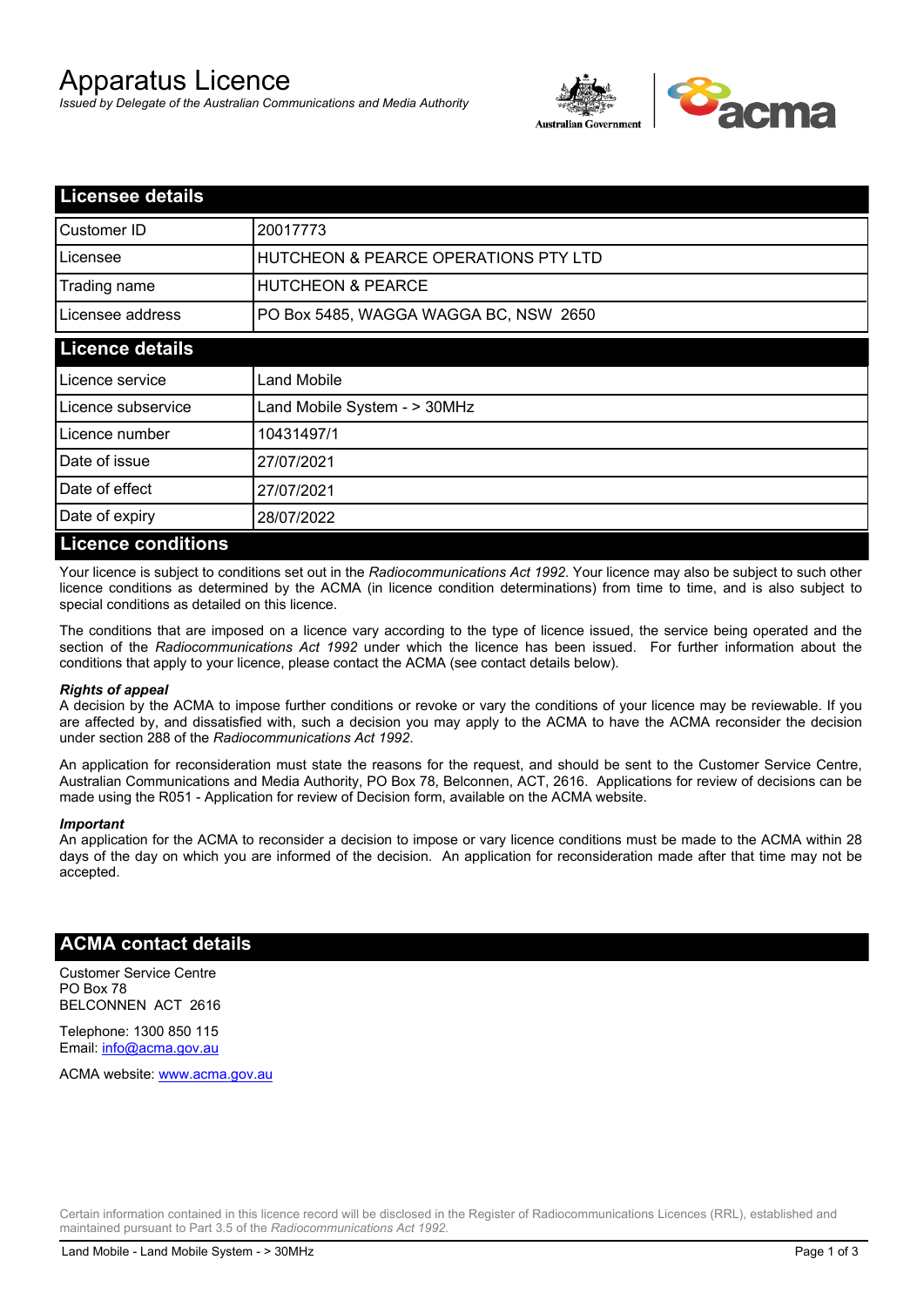# **Advisory Notes applying to licence no.: 10431497/1**

Conditions applicable to the operation of Land Mobile System station(s) authorised under this licence can be found in the Radiocommunications Licence Conditions (Apparatus Licence) Determination and the Radiocommunications Licence Conditions (Land Mobile Licence) Determination. Copies of these determinations are available from the ACMA and from the ACMA home page (www.acma.gov.au).